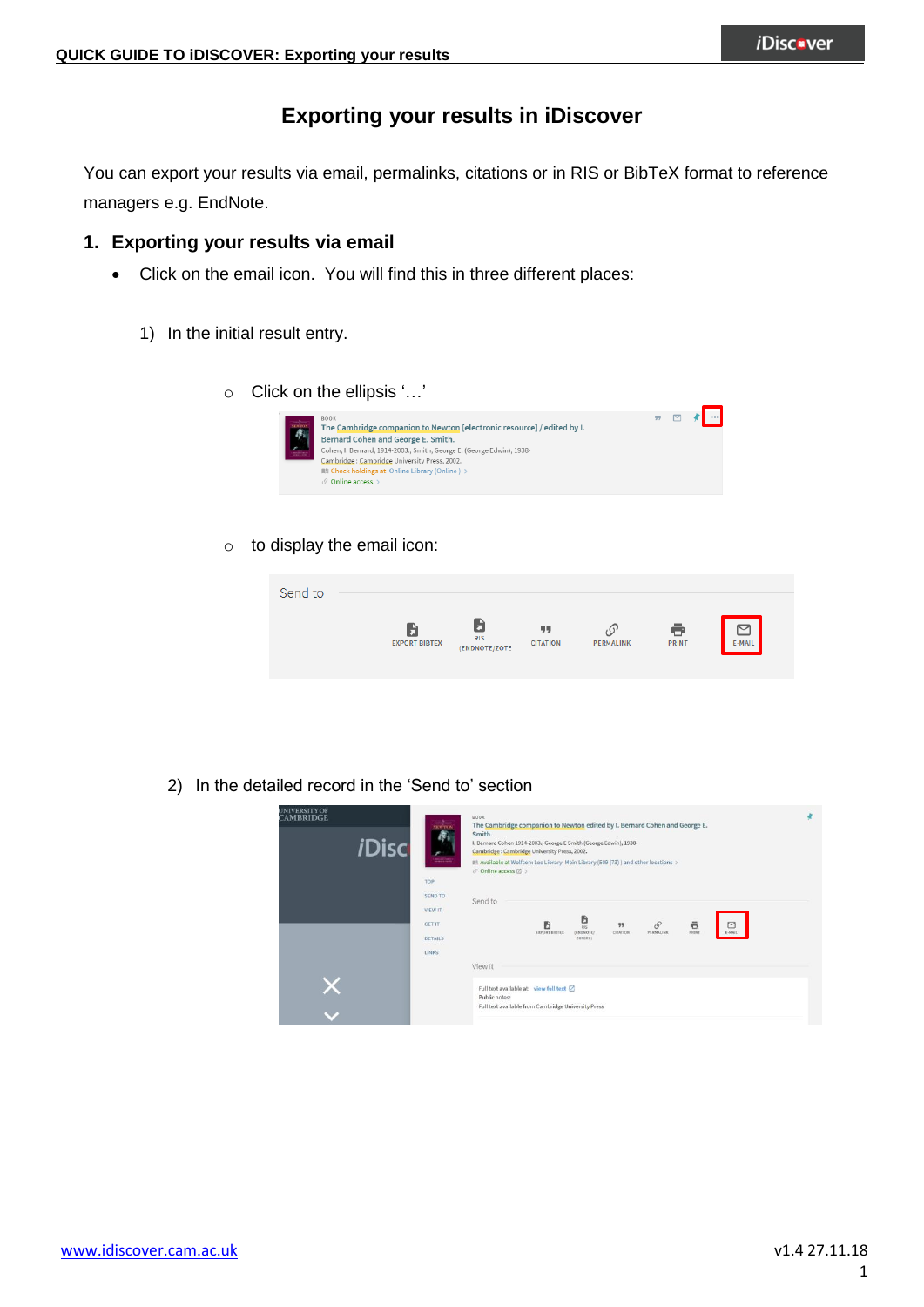**The Company of the Company** 

3) In your favourites list where you have pinned (saved) items.



• An email form will appear. Enter an email address to send the item information to, and a brief

| Send to | B                                                               |                                         |            |             |  |
|---------|-----------------------------------------------------------------|-----------------------------------------|------------|-------------|--|
|         | B<br><b>RIS</b><br><b>EXPORT BIBTEX</b><br>(ENDNOTE/<br>ZOTERO) | P<br>99<br><b>CITATION</b><br>PERMALINK | ē<br>PRINT | ⊠<br>E-MAIL |  |
|         |                                                                 |                                         |            |             |  |
|         | Subject:                                                        |                                         |            |             |  |
|         | Item(s) sent by iDiscover<br>To:<br>xxxxx@cam.ac.uk<br>$\star$  |                                         |            |             |  |
|         |                                                                 |                                         |            |             |  |
|         | Note:                                                           |                                         |            |             |  |
|         |                                                                 |                                         |            |             |  |

The email will contain a link to the item within iDiscover and brief details about the item including availability.

### **2. Exporting citations**

- Click on the citation icon. You will find this icon in three different places:
	- 1) In the initial result entry. Click on the ellipsis '…' to display the citation icon:

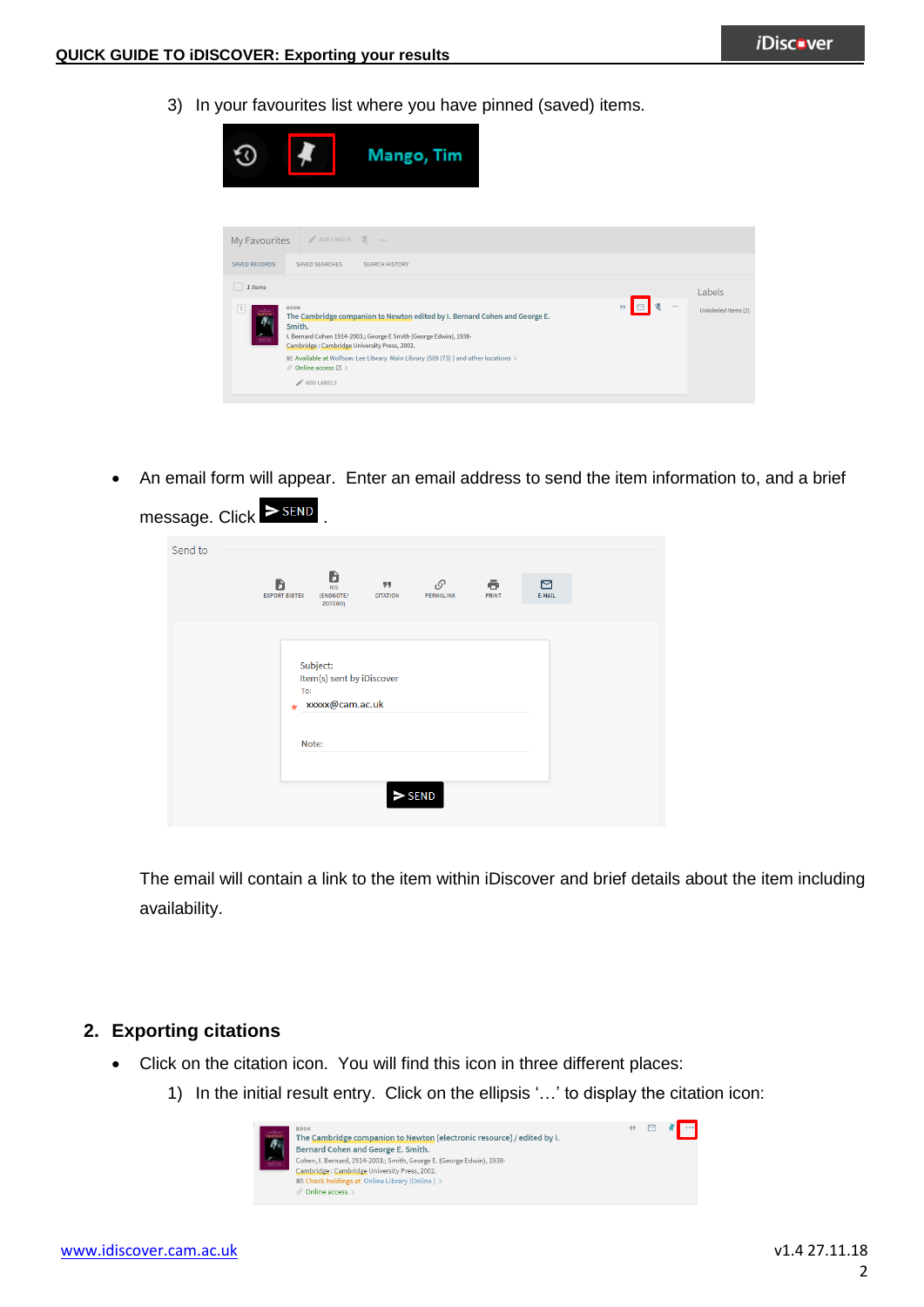2) In the detailed record in the 'Send to' section:

| Send to |                      |                             |                       |           |              |        |  |
|---------|----------------------|-----------------------------|-----------------------|-----------|--------------|--------|--|
|         |                      |                             |                       |           |              |        |  |
|         | <b>EXPORT BIBTEX</b> | <b>RIS</b><br>(ENDNOTE/ZOTE | 99<br><b>CITATION</b> | PERMALINK | <b>PRINT</b> | E-MAIL |  |

- 3) In your favourites list where you have pinned (saved) items.
- The citation will appear. Simply copy to clipboard to then paste this information into your own documents:

| Iliffe, R., & Smith, G. (2016). | The Cambridge Companion to Newton / edited by  |
|---------------------------------|------------------------------------------------|
| Rob Iliffe, George E. Smith.    | (2nd ed., Cambridge Companions to Philosophy). |
|                                 |                                                |

#### **3. Exporting permalinks**

- Click on the permalink icon. You will find this icon in three different places:
	- 1) In the initial result entry. Click on the ellipsis '…' to display the permalink icon:



2) In the detailed record in the 'Send to' section:

| Send to |                      |                             |                       |           |              |                       |
|---------|----------------------|-----------------------------|-----------------------|-----------|--------------|-----------------------|
|         | <b>EXPORT BIBTEX</b> | <b>RIS</b><br>(ENDNOTE/ZOTE | 99<br><b>CITATION</b> | PERMALINK | <b>PRINT</b> | $\check{ }$<br>E-MAIL |

- 3) In your favourites list where you have pinned (saved) items.
- The permalink will appear. Simply copy to clipboard to then paste this information into your own documents:

| http://idiscover.lib.cam.ac.uk/primo-explore/fulldisplay?docid=44CAM_ERDB658306&context=L&vid=44CAM_TEST&search_scope=d<br>efault scope&tab=default tab⟨=en US |
|----------------------------------------------------------------------------------------------------------------------------------------------------------------|
| COPY THE PERMALINK TO CLIPBOARD                                                                                                                                |